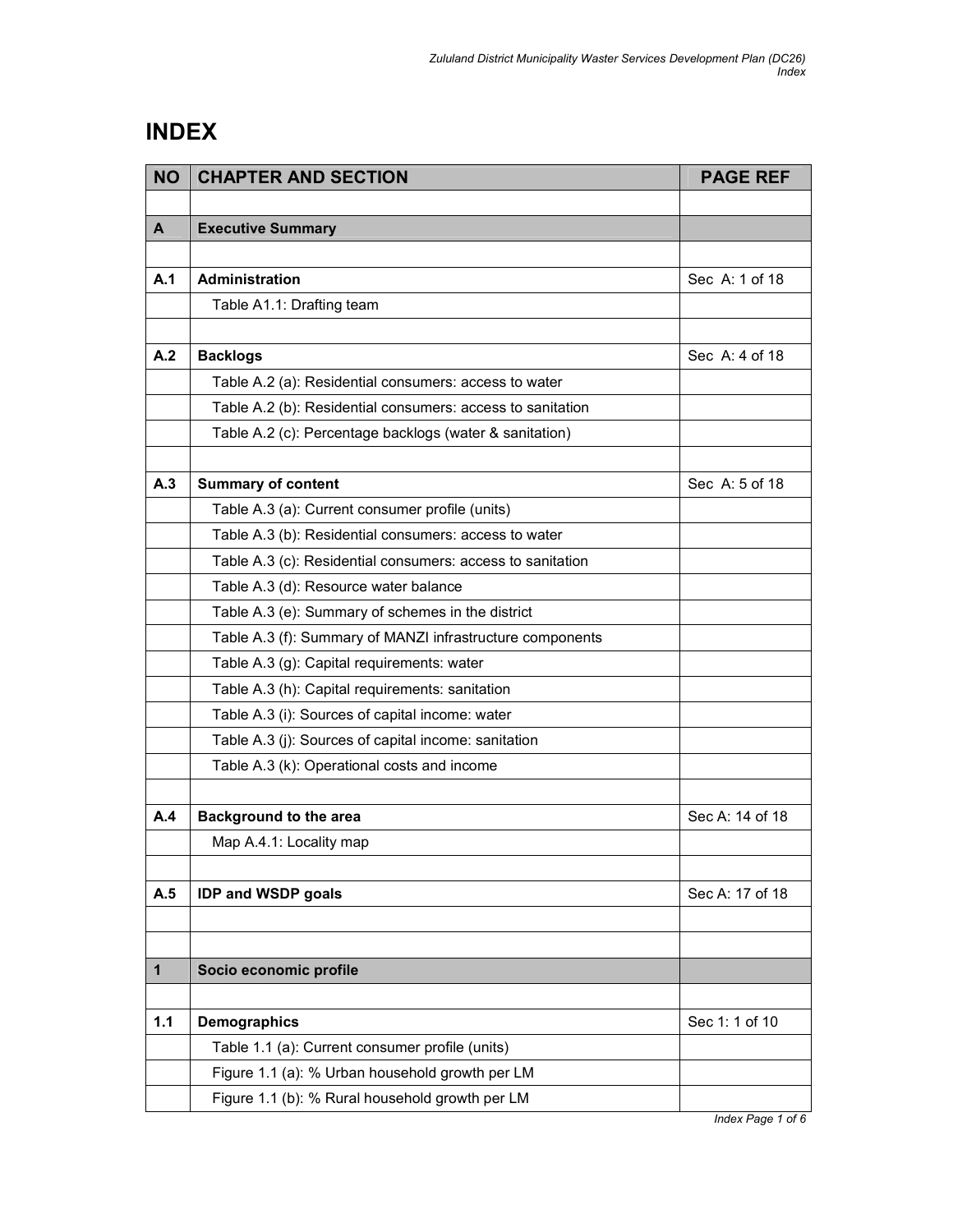|                | Table 1.1 (b): Population growth rate projections                   |                 |
|----------------|---------------------------------------------------------------------|-----------------|
|                | Map 1.1 (a): Demographic trends and migration patterns              |                 |
|                | Table 1.1 (c): Percentage age breakdown                             |                 |
|                |                                                                     |                 |
| $1.2$          | Health                                                              | Sec 1:5 of 10   |
|                | Map 1.2 (a): Clinics and hospitals                                  |                 |
|                |                                                                     |                 |
| 1.3            | <b>Employment and income</b>                                        | Sec 1: 7 of 10  |
|                | Table 1.3 (a): Household income breakdown                           |                 |
|                | Table 1.3 (b): Levels of employment                                 |                 |
|                | Figure 1.3 (a): Levels of education                                 |                 |
|                |                                                                     |                 |
| 1.4            | Economic sectors, GGP contribution and employment                   | Sec 1: 9 of 10  |
|                | Table 1.4 (a): Economic sector contribution to GGP                  |                 |
|                | Table 1.4 (b): GGP and employment                                   |                 |
|                |                                                                     |                 |
| 1.5            | <b>Economic trends</b>                                              | Sec 1: 10 of 10 |
|                |                                                                     |                 |
|                |                                                                     |                 |
|                |                                                                     |                 |
| $\overline{2}$ | Service level profile                                               |                 |
|                |                                                                     |                 |
| 2.1            | <b>Residential consumer units</b>                                   | Sec 2: 2 of 7   |
|                | Table 2.1 (a): Residential consumers: access to water               |                 |
|                | Table 2.1 (b): Residential consumers: access to sanitation          |                 |
|                | Table 2.1 (c): Percentage backlogs (water & sanitation)             |                 |
|                |                                                                     |                 |
| 2.2            | Public institutions and 'dry' industries                            | Sec 2: 3 of 7   |
|                | Table 2.2 (a): Public institutions and 'dry' industries: water      |                 |
|                | Table 2.2 (b): Public institutions and 'dry' industries: sanitation |                 |
|                | Map 2.2 (a): Location of institutional facilities                   |                 |
|                | Map 2.2 (b): Location of schools                                    |                 |
|                |                                                                     |                 |
| 2.3            | <b>Wet industries</b>                                               | Sec 2: 4 of 7   |
|                |                                                                     |                 |
| 2.4            | Raw' water consumers                                                | Sec 2: 4 of 7   |
|                |                                                                     |                 |
| 2.5            | Industrial consumer units: sanitation                               | Sec 2: 4 of 7   |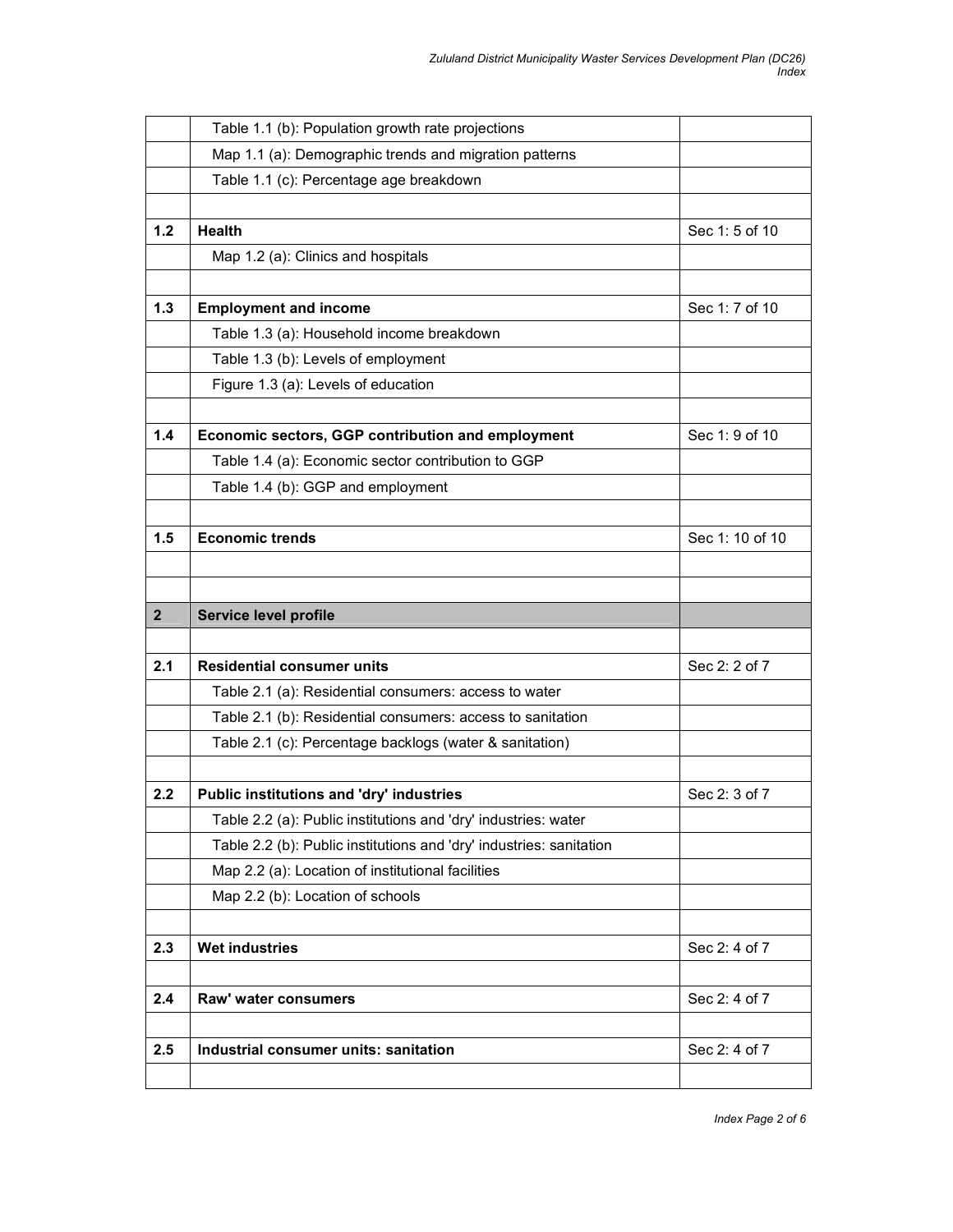| 2.6                     | Industries and their permitted effluent releases                    | Sec 2: 5 of 7  |
|-------------------------|---------------------------------------------------------------------|----------------|
|                         |                                                                     |                |
|                         |                                                                     |                |
| 3                       | Water resource profile                                              |                |
|                         |                                                                     |                |
| 3.1                     | <b>Water sources</b>                                                | Sec 3: 1 of 9  |
|                         | Table 3.1 (a): Resource water balance                               |                |
|                         |                                                                     |                |
| 3.2                     | <b>Water quality</b>                                                | Sec 3:5 of 9   |
|                         | Table 3.2 (a): Water quality monitoring                             |                |
|                         | Table 3.2 (b): Example of monthly water quality reports             |                |
|                         |                                                                     |                |
| 3.3                     | Abstraction licenses and effluent permits                           | Sec 3: 7 of 9  |
|                         | Table 3.3 (a): List of water permits                                |                |
|                         | Table 3.3 (b): List of sewage effluent permits                      |                |
|                         |                                                                     |                |
| $\overline{\mathbf{4}}$ | <b>Water conservation/ Demand management</b>                        |                |
|                         |                                                                     |                |
| 4.1                     | Water resource management interventions                             | Sec 4: 1 of 6  |
|                         | Figure 4.1: IWA Method of categorizing water use                    |                |
|                         | Table 4.1 (a): List of schemes with total monthly production & UAW  |                |
|                         |                                                                     |                |
| 4.2                     | Water demand management interventions                               | Sec 4: 6 of 6  |
|                         |                                                                     |                |
|                         |                                                                     |                |
| 5                       | Water services infrastructure profile                               |                |
|                         |                                                                     |                |
| 5.1                     | <b>Existing water services infrastructure</b>                       | Sec 5: 1 of 21 |
|                         | Table 5.1 (a): Summary of schemes in the district                   |                |
|                         | Table 5.1 (b): Summary of MANZI infrastructure components           |                |
|                         | Figure 5.1 (a): Existing water infrastructure in the district       |                |
|                         | Figure 5.1 (b): Existing bulk infrastructure: Ulundi-Mabedlane      |                |
|                         | Figure 5.1 (c): Existing reticulation networks: Ulundi-Mabedlane    |                |
|                         | Figure 5.1 (d): Ulundi-Mabedlane - scheme level                     |                |
|                         | Figure 5.1 (e): Ulundi water treatment works - "installation" level |                |
|                         | Figure 5.1 (f): Ulundi water treatment works - "node" level         |                |
|                         | Figure 5.1 (g): Ulundi water treatment works - "component" level    |                |
|                         | Figure 5.1 (h): Schematic layout of Frischgewaagd water scheme      |                |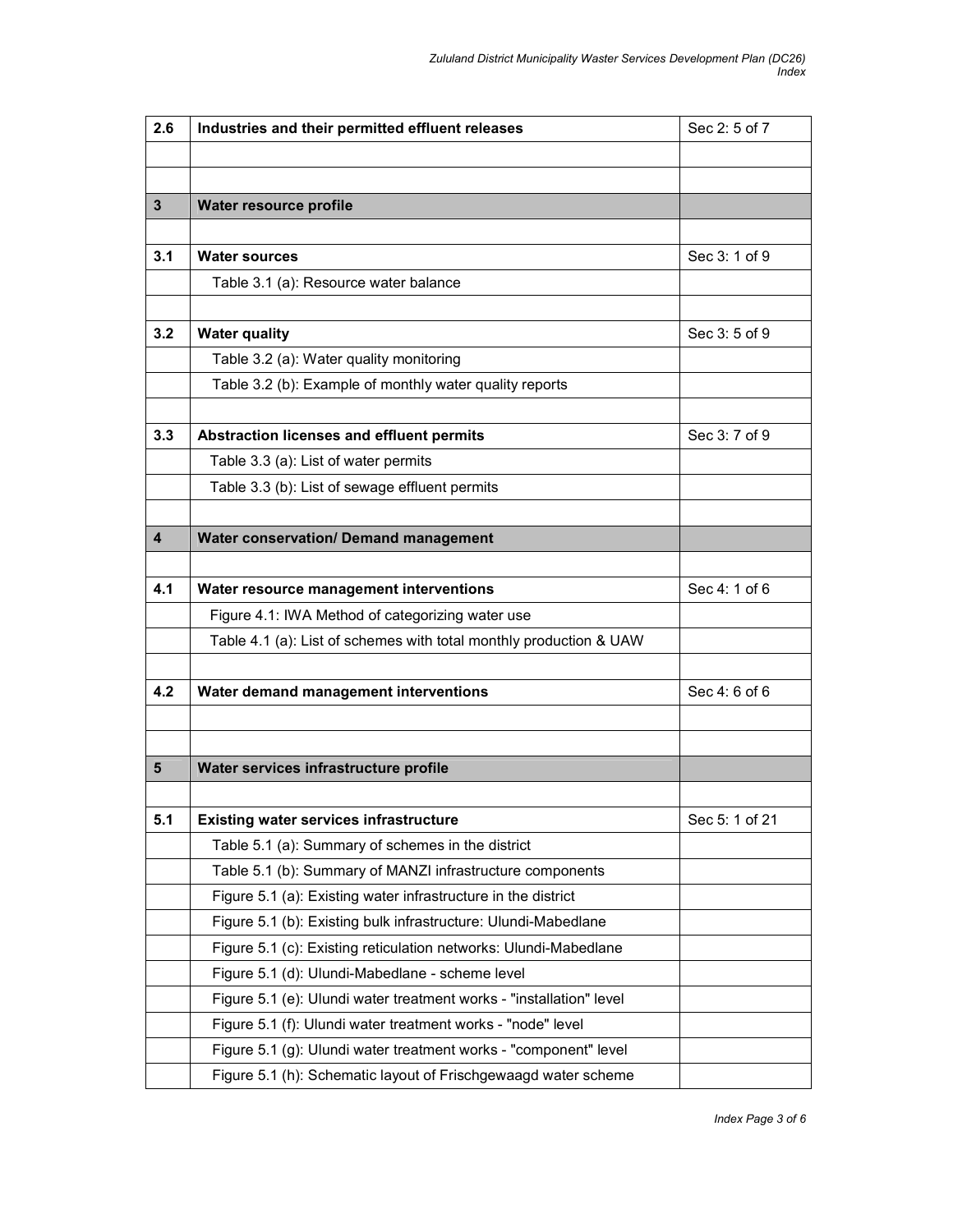| 5.2 | Asset management assessment                              | Sec 5: 10 of 21 |
|-----|----------------------------------------------------------|-----------------|
|     |                                                          |                 |
| 5.3 | <b>Schemes to be transferred</b>                         | Sec 5: 11 of 21 |
|     |                                                          |                 |
| 5.4 | <b>Schemes to be rehabilitated</b>                       | Sec 5: 11 of 21 |
|     | Table 5.4 (a): The list of Waste Water Treatment works   |                 |
|     | Table 5.4 (b): The list of Water Treatment works         |                 |
|     | Table 5.4 (c): Assessment of Water Treatment works       |                 |
|     | Table 5.4 (d): Assessment of Waste Water Treatment works |                 |
|     | Figure 5.4 (a): Locality map of the water works          |                 |
|     | Figure 5.4 (b): Locality map of the sewage works         |                 |
|     |                                                          |                 |
| 5.5 | New infrastructure to be built                           | Sec 5: 18 of 21 |
|     | Figure 5.5 (a): Ten back-to-back regional water schemes  |                 |
|     | Figure 5.5 (b): Planned future bulk infrastructure       |                 |
|     | Table 5.5 (a): Cost of new infrastructure to be built    |                 |
|     |                                                          |                 |
|     |                                                          |                 |
| 6   | <b>Water balance</b>                                     |                 |
|     | Table 6.1 (a): First order water balance for district    | Sec 6: 1 of 1   |
|     |                                                          |                 |
|     |                                                          |                 |
| 7   | Water services institutional arrangements profile        |                 |
|     |                                                          |                 |
| 7.1 | Water services authority assessment                      | Sec 7: 1 of 5   |
|     | Table 7.1 (a): WSA functions and outputs within the ZDM  |                 |
|     |                                                          |                 |
| 7.2 | <b>By-laws affecting water services</b>                  | Sec 7: 2 of 5   |
|     |                                                          |                 |
| 7.3 | Water services providers' institutional arrangements     | Sec 7: 2 of 5   |
|     | Table 7.3 (a): Summary of costs                          |                 |
|     |                                                          |                 |
|     |                                                          |                 |
| 8   | <b>Customer services profile</b>                         |                 |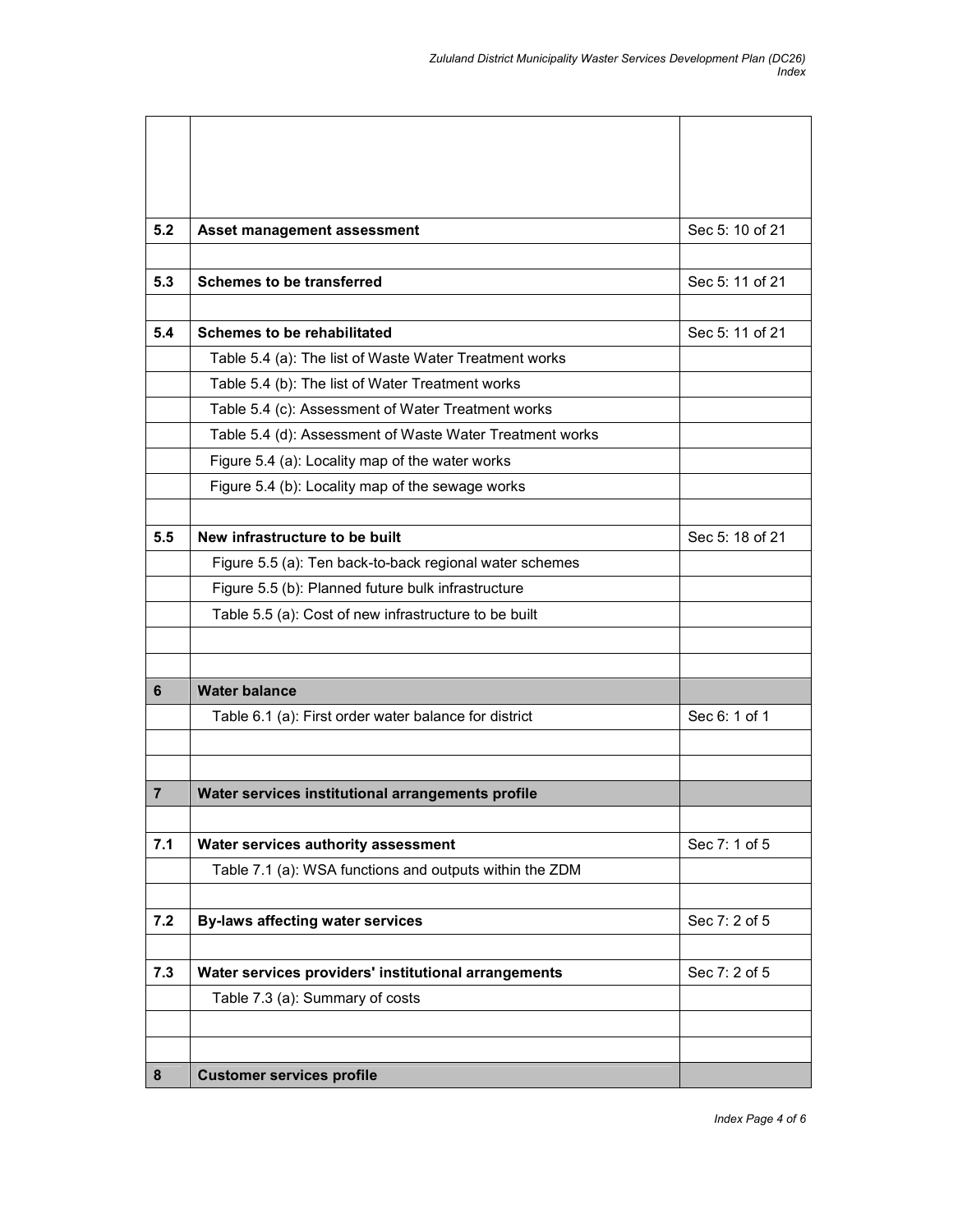| 8.1  | <b>Quality of service</b>                                           | Sec 8: 1 of 6   |
|------|---------------------------------------------------------------------|-----------------|
|      | Table 8.1 (a): Water quality report produced through MANZI          |                 |
|      | Table 8.1 (b): Monthly water quality report                         |                 |
|      |                                                                     |                 |
| 8.2  | <b>Consumer complaints</b>                                          | Sec 8: 2 of 6   |
|      | Table 8.2 (a): 2009/10 PM KPI's for the provision of water services |                 |
|      |                                                                     |                 |
|      |                                                                     |                 |
| 8.3  | Health and hygiene awareness education                              | Sec 8: 2 of 6   |
|      |                                                                     |                 |
|      |                                                                     |                 |
| 9    | <b>Financial profile</b>                                            |                 |
|      |                                                                     |                 |
| 9.1  | <b>Capital funds</b>                                                | Sec 9: 1 of 7   |
|      | Table 9.1 (a): Capital requirements: water                          |                 |
|      | Table 9.1 (b): Capital requirements: sanitation                     |                 |
|      | Table 9.1 (c): Sources of capital income: water                     |                 |
|      | Table 9.1 (d): Sources of capital income: sanitation                |                 |
|      |                                                                     |                 |
| 9.2  | Operating costs and income (water and sanitation)                   | Sec 9:4 of 7    |
|      | Table 9.2 (a): Operational costs and income                         |                 |
|      |                                                                     |                 |
| 9.3  | <b>Tariffs and charges</b>                                          | Sec 9: 4 of 7   |
|      | Table 9.3 (a): ZDM water services tariffs                           |                 |
| 9.4  | Income and sales                                                    | Sec 9: 7 of 7   |
|      |                                                                     |                 |
| 9.5  | <b>Metering and billing</b>                                         | Sec 9: 7 of 7   |
|      |                                                                     |                 |
|      |                                                                     |                 |
| 10   | <b>List of projects</b>                                             |                 |
|      |                                                                     |                 |
| 10.1 | Introduction                                                        | Sec 10: 1 of 53 |
|      |                                                                     |                 |
| 10.2 | <b>Critical Issues</b>                                              | Sec 10: 1 of 53 |
|      |                                                                     |                 |
| 10.3 | <b>Infrastructure Roll-outs</b>                                     | Sec 10: 7 of 53 |